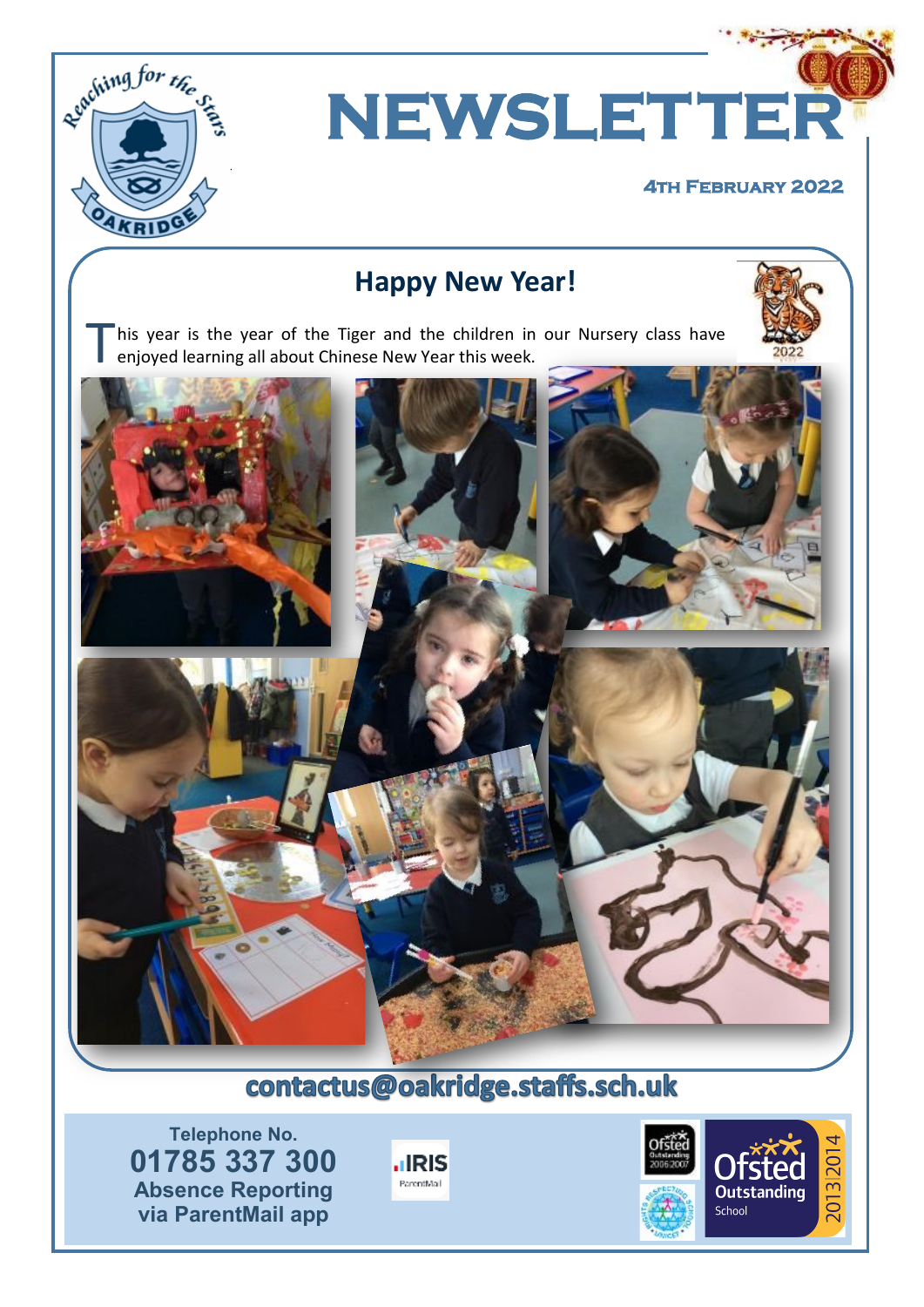### **Changes to Covid Isolation Rules**

F ollowing the recent change in Covid rules, people - including pupils, parents and teachers have to isolate for a minimum of five full days after the day of a positive test before then returning to school if they have tested negative twice.

The first full day of isolation is considered to be the day following the positive test. The day of the positive test is called day zero.

People who have tested positive can now take two LFD tests on day 5 and day 6, and if both are negative and they do not have a temperature, they can end their self-isolation on day 6 and return to their education setting immediately. If either test is positive, they should continue to self -isolate until they get negative results from two LFD tests on consecutive days or until they have completed 10 full days of self-isolation, whichever is earliest.

In practice it means that if a child tests positive on a Saturday, that would be considered day zero. Day one would be Sunday. They could then take tests on the morning of Thursday (day 5) and Friday (day 6). If they tested negative on both days and did not have a temperature they would then be able to return to school on the Friday. Both tests should be taken before 9.00am on day five and day six to ensure that there are a full 24 hours between negative results.

As cases in school are currently high and rising daily, could we please ask that if your child is displaying the symptoms of Covid but is testing negative on a Lateral Flow test that you take them for a PCR test, particularly if you have received a letter from us saying that your child is a close contact due to a case in their class.

We also now have an increasing number of children in school who are testing positive for Covid for a second time. We are aware that you are unable to obtain a PCR test for the 90 days following an infection but can we please ask that your child still takes a Lateral Flow Test. This will detect if your child has caught Covid for a second time.

We really do appreciate your support and co operation. Thank you.

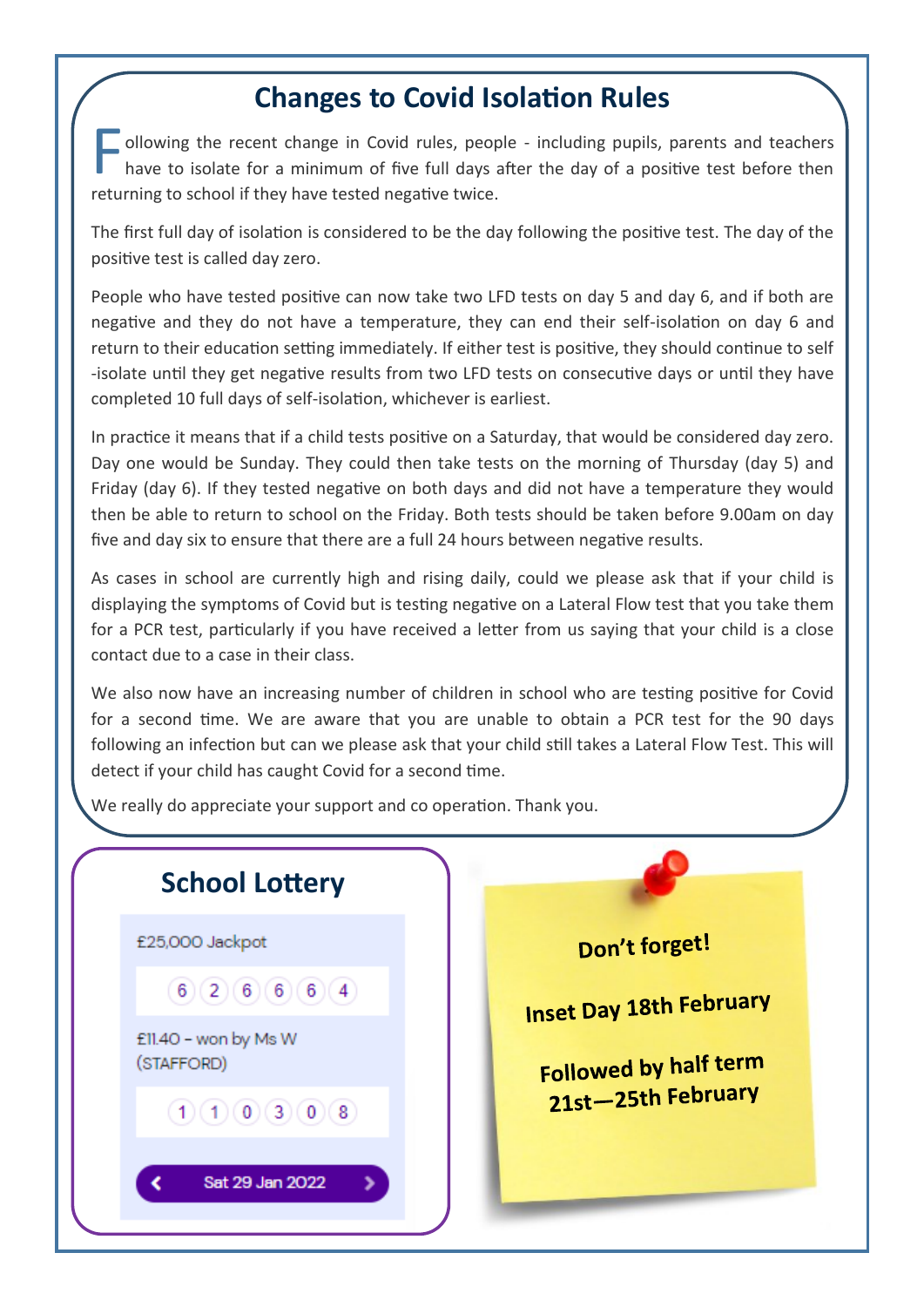### **Parents Evenings**

e will be holding our Parents' Evening sessions on Wednesday 16th and Thursday 17th February. Details of how to book appointments will been sent out to all parents via ParentMail next week. The appointments will take place in school face-to-face with the teachers, with ten minute meetings taking place in the classrooms.

Within this meeting, your child's teacher will discuss your child's progress, as well as targets linked to their next steps in learning. You will also get the chance to look through the work that your child has completed so far this year during the meeting with your child's teacher.

Please be mindful during these sessions that times are tight, so please be on time for your child's meetings. Additionally, if you wish to discuss a matter that may take longer than the allocated ten minute slot, your child's teacher will be happy to arrange another time to meet.

We ask that anyone showing symptoms for Covid-19 cancel their appointment, letting the school know as soon as possible. The class teacher will re-arrange a time to meet when it is safe to do so. There will be hand sanitiser available at the entrance to the school and in each classroom. We ask that you wear face masks throughout the time that you are in school in order to keep everybody safe and well. Thank you for your ongoing support

### **World Book Day**

O n Thursday 3rd March we will be celebrating World Book Day. As part of our celebration the children can dress up as a book character  $$ either fiction or non-fiction. We are also aiming to have a class book swap and if restrictions allow we will participate in some shared reading experiences.

Each class will have an author who they will focus on. The children will explore this authors style and work and then create their own piece of learning in the style of the author. The day will be full on valuable reading experiences and promoting reading for pleasure.





# Our 2022 £1 books

**World Book Day tokens will be sent home shortly and can be redeemed in participating bookshops**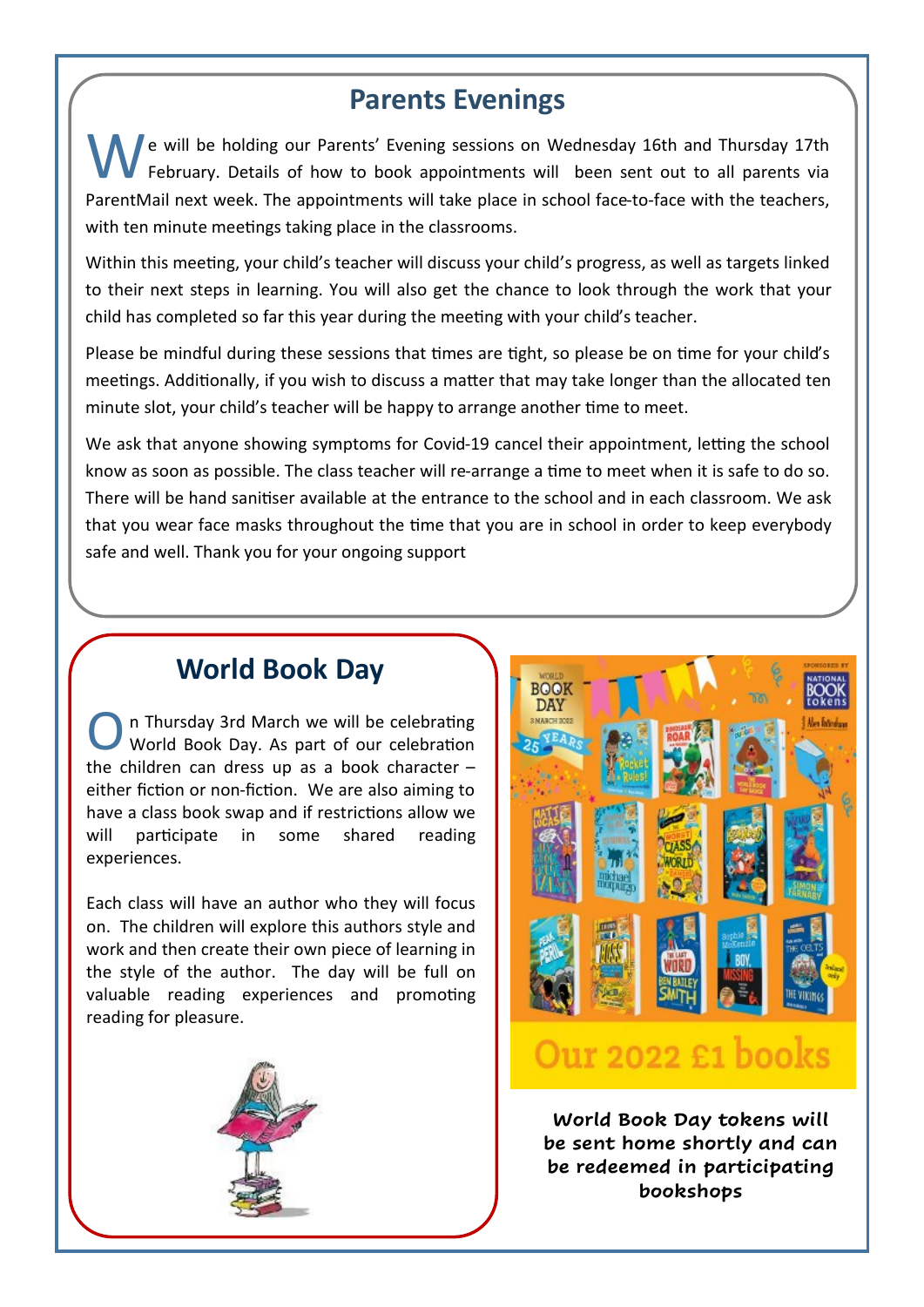# **Foundation Stage Open Mornings**

If you have a child who is due to start our school<br>Nursery class in September next year we are f you have a child who is due to start our school holding two number of open mornings :-

- Thursday 17th February 2022
- Friday 4th March 2022

All sessions will begin at 10.30am prompt and last around an hour. If you wish to attend could you please contact the school office so that we know how many visitors to expect.

If you wish to apply for a place in our morning Nursery to start in September 2022 applications can be made via our school website https:// www.oakridge.staffs.sch.uk/admissions and once completed the form should be emailed to admissions@oakridge.staffs.sch.uk

The closing date to submit your application is 14th March 2022 and applications can now be made. Places will be offered, by ourselves, no later than 21st March 2022.

We regret that completion of the Admission form does not automatically confirm a place at our Nursery, nor does the offer of a place in our Nursery guarantee an offer of a place into our Reception class the following year.

# **Year Five Standon Bowers Meeting**

We are holding a meeting for the parents of<br>information about their upcoming visit to our Year Five children to provide their upcoming visit to Standon Bowers.

The meeting will take place on 1st March straight after school. Could we please ask that face masks are worn and that you do not attend if you have any of the symptoms of Covid.

If you are unable to attend, handouts will be available from the class teacher.

# **Year One and Two Visit to Cannock Chase Museum**

O n Wednesday 9th March, Year One and Year Two children will be visiting the Museum of Cannock Chase where, as part of their knowledge and understanding of the World, they will be exploring the history of toys and games through a series of workshops.

We will be leaving school at 9.15am and will return to school at approximately 3.00pm. School uniform must be worn.

Children will need a packed lunch for dinnertime, could you please put this in a backpack so the children's hands can be kept free. If you wish to order a school packed lunch please complete and return the form which has been sent out via Parentmail by Wednesday 2nd March at the latest.

Contributions of £13.75 are invited towards the cost, payable via your ParentPay account. Please note that if there are insufficient contributions the visit may need to be cancelled.